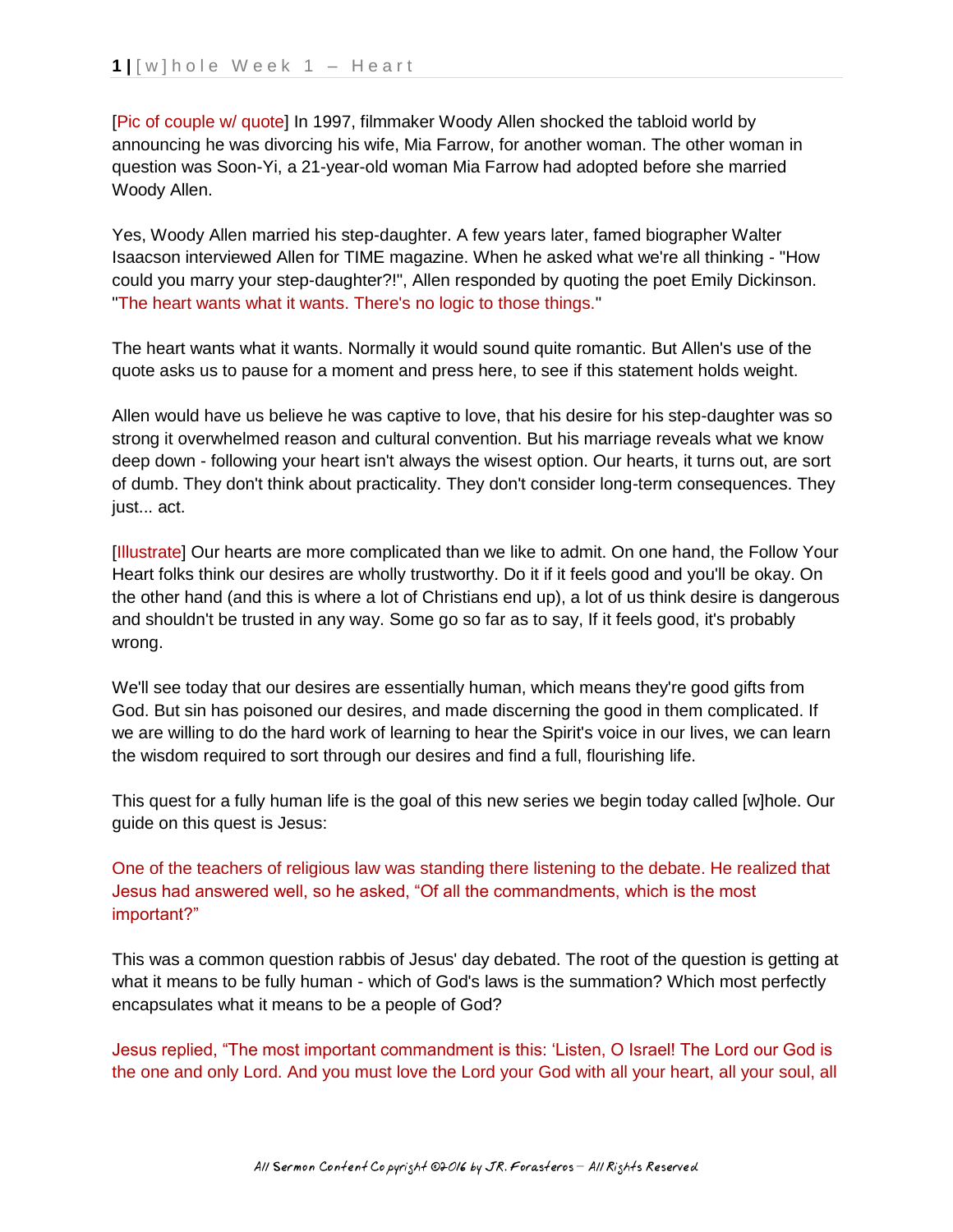your mind, and all your strength.' The second is equally important: 'Love your neighbor as yourself.' No other commandment is greater than these." -- Mark 12:28-31

Jesus' answer frames our series: in one sense, it's a twin command - Love God and love others. But Jesus' command is also four-fold. We are to love God with all our hearts, souls, minds and strength. So for the next four weeks we're going to use these four aspects of our humanity as a lens to examine our own lives.

Sin doesn't emerge fully grown. You don't wake up one day wanting to marry your stepdaughter. You don't show up at work and need to embezzle money. You don't decide to cheat out of nowhere, or become a chronic liar or a road rager in an instant.

Sin begins as small seeds within us. And God offers us these lenses - heart, soul, mind and strength - as opportunities to examine ourselves carefully, to seek out the seeds of sin and pluck them out of our lives before they can take root and grow into something ugly and painful.

This week, we'll ask how we can love God with all of our hearts. We'll learn how to discern the seeds of Sin hiding in our hearts so we can pluck them out so we can be whole and holy.

So let's talk about our hearts.

We think of our hearts as the seat of our emotion, but that's not how the people of Jesus day thought of hearts (emotions lived in their bowels, not their hearts). When Jesus said, "Love the Lord your God with all your heart," he was quoting the Shema from Deuteronomy 6. It's a prayer Jewish people offer every day. As one of the most important verses in the whole Bible, you can imagine the amount of commentary on it. And here's something fascinating:

[Illustrate Two Hearts] In Deuteronomy 6, the word "heart" has an extra Hebrew letter bet attached to it. So it's not "Love the Lord your god with all your heart," but "with all your *hearts*." An odd Hebrew quirk that implies doubling.

According to Deuteronomy, humans have two hearts. The rabbis interpreted this to mean specifically our human desire for good and our human desire for evil. We should love God with both our desire for good and our desire for evil. Which sounds strange, doesn't it? How can we love God with our desire for evil? Isn't evil anti-God?

[Scripture Slide] (This is where we all take a deep breath. It's about to get *very* nerdy.) To get a sense of what the rabbis mean, we need to go back to the beginning, to a very dangerous tree. If you have a Bible, turn with me to Genesis 2. This is the second creation story, where God shapes humanity out of dirt. The creation stories of the Bible tell us who we are in relation to God, to each other, and to the world. As we read together, we'll pause to note how human nature is depicted, and we'll work toward understanding the Hebrew conception of "Good and Evil". Let's begin in verse 7: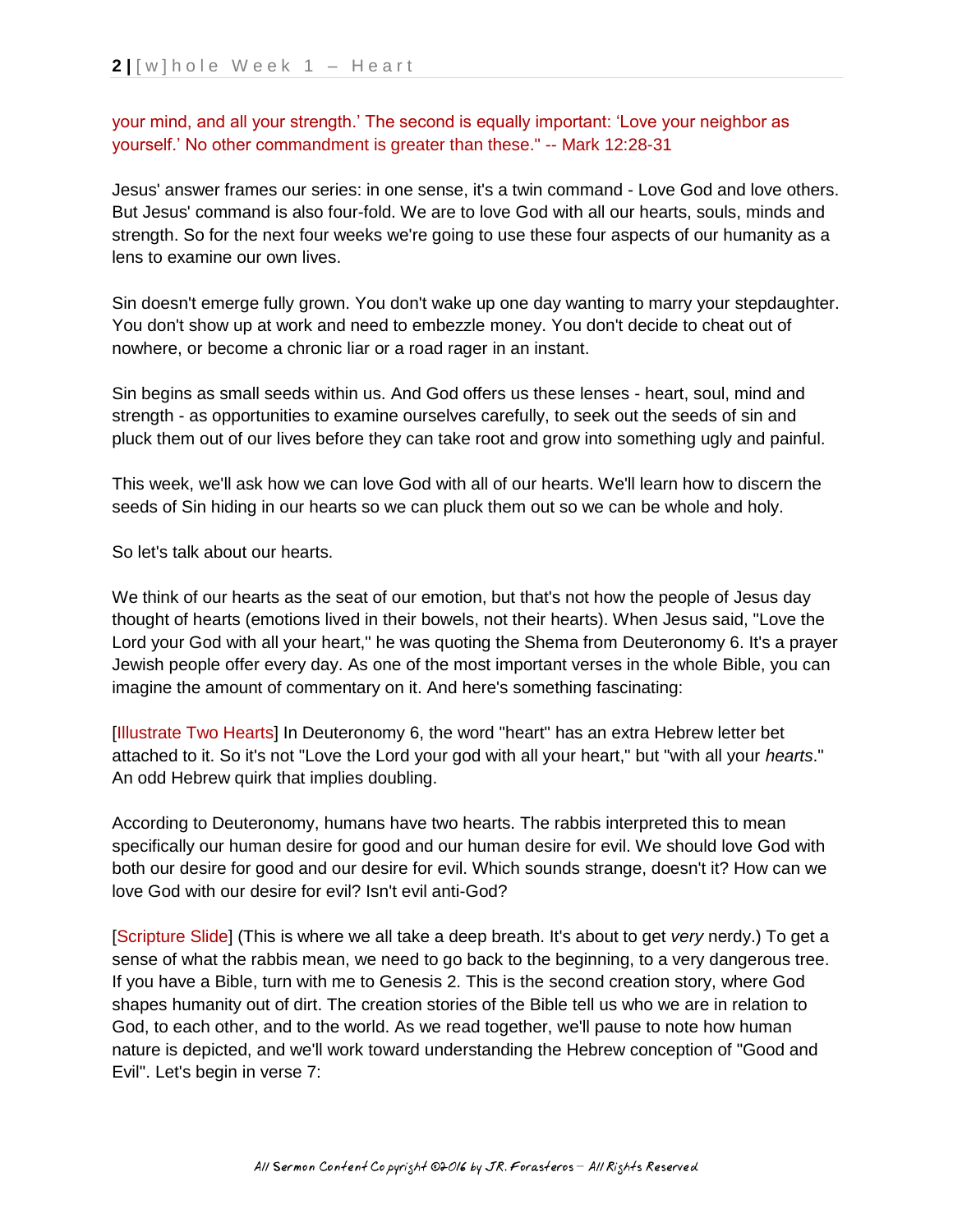The Lord God formed the man from the dust of the ground. He breathed the breath of life into the man's nostrils, and the man became a living person.

Then the Lord God planted a garden in Eden in the east, and there he placed the man he had made. The Lord God made all sorts of trees grow up from the ground—trees that were beautiful and that produced delicious fruit. In the middle of the garden he placed the tree of life and the tree of the knowledge of good and evil. -- Genesis 2:7-9

God forms the man from the ground like a sculptor, and then breaths into the man's nostrils. The word "breath" can also be translated "spirit" in Hebrew. So the man is both dust and spirit.

God puts the man in a garden with two trees - the Tree of Life and the Tree of the Knowledge of Good and Evil (there it is!). A few verses later, God gives the man some orientation:

The Lord God placed the man in the Garden of Eden to tend and watch over it. But the Lord God warned him, "You may freely eat the fruit of every tree in the garden— except the tree of the knowledge of good and evil. If you eat its fruit, you are sure to die."

Then the Lord God said, "It is not good for the man to be alone. I will make a helper who is just right for him." So the Lord God formed from the ground all the wild animals and all the birds of the sky. -- Genesis 2:15-20

[Illustrate: Animals, humanity, God - maybe a split-screen with humanity in the middle?] A couple of things to note here: first, the nature of humanity is elaborated in contrast to the animals. God decides the man shouldn't be alone, so God creates animals to see if any will be a suitable partner. Of course they're not, and next God will make the woman. But notice *how* the animals are made: God shapes them out of the dust *just like the man*.

In Genesis 2, God is Spirit and animals are dust. Humanity is *both*. We are the dust of the earth and the Spirit of Heaven. We are unique among all creation. We are animal and divine.

Now, back to those two trees: the Tree of Life (which we later learn grants immortality) and the Tree of the Knowledge of Good and Evil.

We hear "knowledge of Good and Evil" and we think "knowing the difference between right and wrong". That doesn't make great sense, though, because if the man and woman didn't understand right and wrong, how could they be punished? That wouldn't be just.

[Worth Illustrating?] A couple of qualities of Hebrew help us get a handle on this Tree: first, "knowing" in Hebrew isn't just an intellectual exercise like it is in English. To "know" for us is to understand or comprehend a fact. But in Hebrew, "knowing" implies an intimate experience - it's why "to know" is a euphemism in Hebrew for having sex. I couldn't say in Hebrew, for instance, that I know how a car works. I understand the basic physics of an internal combustion engine, but I don't *know* a car the way a mechanic does.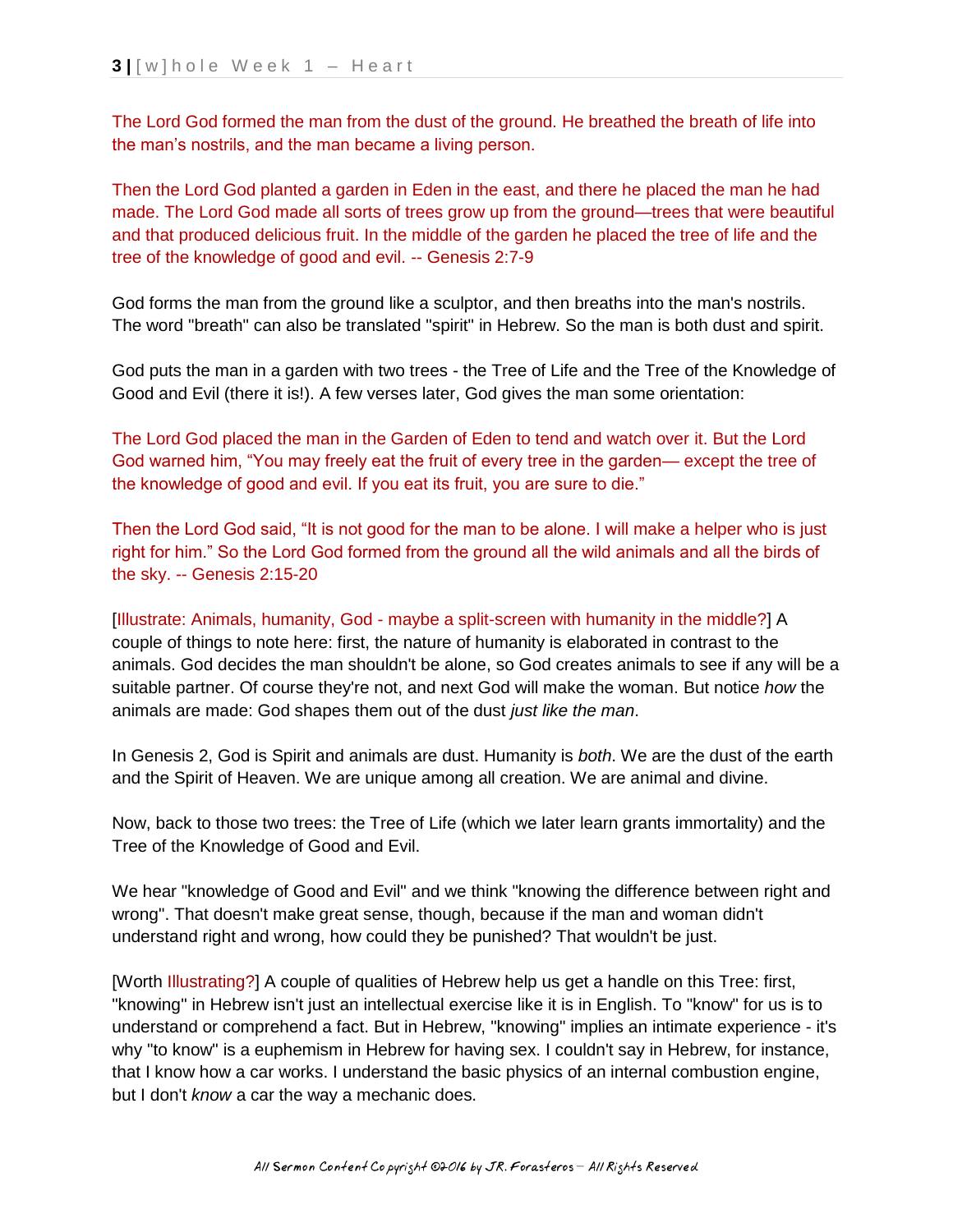The other is that Hebrew couples opposites as a poetic way to say "everything". So 'in the beginning, God created the Heavens and the Earth' means that God created *everything*. So too, pairing "good and evil" can be a poetic way of indicating all knowledge.

"Evil" in Hebrew has a much broader range than it does in English. We hear Evil and think "Hitler and serial killers". But the Hebrew word used here can mean also "base" or "carnal". Think of a person who uses crude language and tells dirty jokes. We wouldn't call them "evil" exactly, but they're low. Animalistic. Think about how we describe people like that: he eats like a pig. They're a party animal. She's a cougar. You and me baby, ain't nothing but mammals…

This is the sense of "good and evil" here. Spiritual and animalistic. Which fits because in Genesis 2, that's what humanity is.

Let's look now at chapter 3:

## The serpent was the shrewdest of all the wild animals the Lord God had made.

Genesis tells us this serpent is the "shrewdest of all the animals". The snake represents a certain kind of knowledge - animal knowledge. Animal knowledge is instinct. Animals are slaves to their desires. Animal knowledge is programmed in from birth, and they act according to that knowledge.

Listen to the snake's conversation with the woman:

One day he asked the woman, "Did God really say you must not eat the fruit from any of the trees in the garden?"

"Of course we may eat fruit from the trees in the garden," the woman replied. "It's only the fruit from the tree in the middle of the garden that we are not allowed to eat. God said, 'You must not eat it or even touch it; if you do, you will die.'"

"You won't die!" the serpent replied to the woman. "God knows that your eyes will be opened as soon as you eat it, and you will be like God, knowing both good and evil."

The woman was convinced. She saw that the tree was beautiful and its fruit looked delicious, and she wanted the wisdom it would give her. So she took some of the fruit and ate it. Then she gave some to her husband, who was with her, and he ate it, too. -- Genesis 3:1-6

[Bring back split screen] The snake promises the woman knowledge, that she'll become like God. But remember: the snake is an animal. It is wholly unlike God. The woman, however, is both animal and Spirit. But here, she succumbs to the snake's temptation. She sees that the tree is beautiful and the fruit looked good and she *wanted it*. So she took it.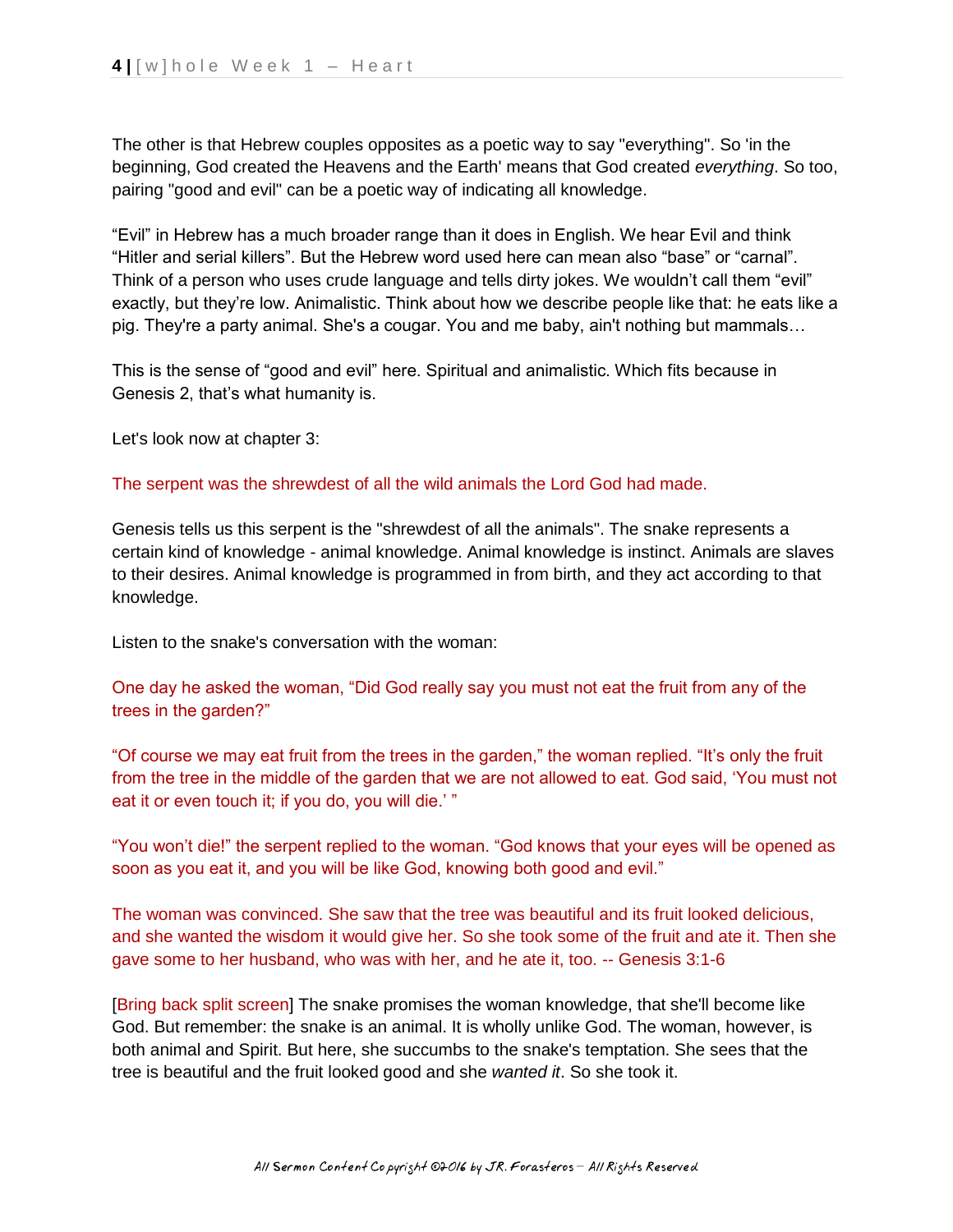She acted on her animal instincts. Rather than following God's way, the way of her Spirit, she followed the way of her flesh, the way of her animal self. She settled for less than she is. And so did her husband. The two of them gave into their flesh, rather than heeding the wisdom of the Spirit that enlivened them.

Desire is at the heart of the first sin - as animals, we have instinctual desires - for food, safety, sex, and more. But as spiritual beings, we also have divine desires. Since our first father and mother sinned, those desires have been a whirlwind within us. And when we're not careful, our desires lead to evil.

That doesn't mean our desires themselves are evil. The church father, St. Augustine of Hippo, pointed out that, because God created everything and called it "very good", evil cannot be something God created. Rather, Evil is what we call that which is disordered, which operates contrary to God's good design.

Our desires, since God created them, are good. But we can desire the wrong things. Food is good, but gluttony is bad. Sex is good, but sexual violence, adultery, casual hook-ups, and more are bad. Anger at injustice is good, but an uncontrollable temper is bad and dangerous.

God wanted the man and woman to live forever, not to act like animals.

Desires aren't the problem. Disordered desires are the problem. Desire given free reign reduces us to animals. We know we're more than animals. We know that living according to our desires, that "following our hearts" isn't enough. How do we learn to order our desires? How do we keep from living as animals?

Genesis 2 reminds us: we are filled by the Spirit of Life. Without God's Spirit giving us life, we are animals, at the mercy of our desires, slaves to our instincts. But when the Spirit of God fills us, we become what God created us to be - fully human, both spirit and flesh, both divine and human.

[Spirit uncovers what's under our desires] As we live in the Spirit, we become able to discern which of our desires are good and which are warped. We begin to be able to dig down into our evil desires to see the good in the core of them. Our desire for illicit love is really a desire for approval or confidence. Our anger covers a deep hurt or insecurity. Food comforts us.

As we discern the root of our desires, we see more clearly how God created those desires to be satisfied. We grow in wisdom, becoming more mature, able to live as God's children in God's world.

[Fasting] Each week during this series, we'll focus on a different Spiritual Practice that especially helps us engage this aspect of our humanity. Today, since we're talking about our desires, that practice is Fasting.